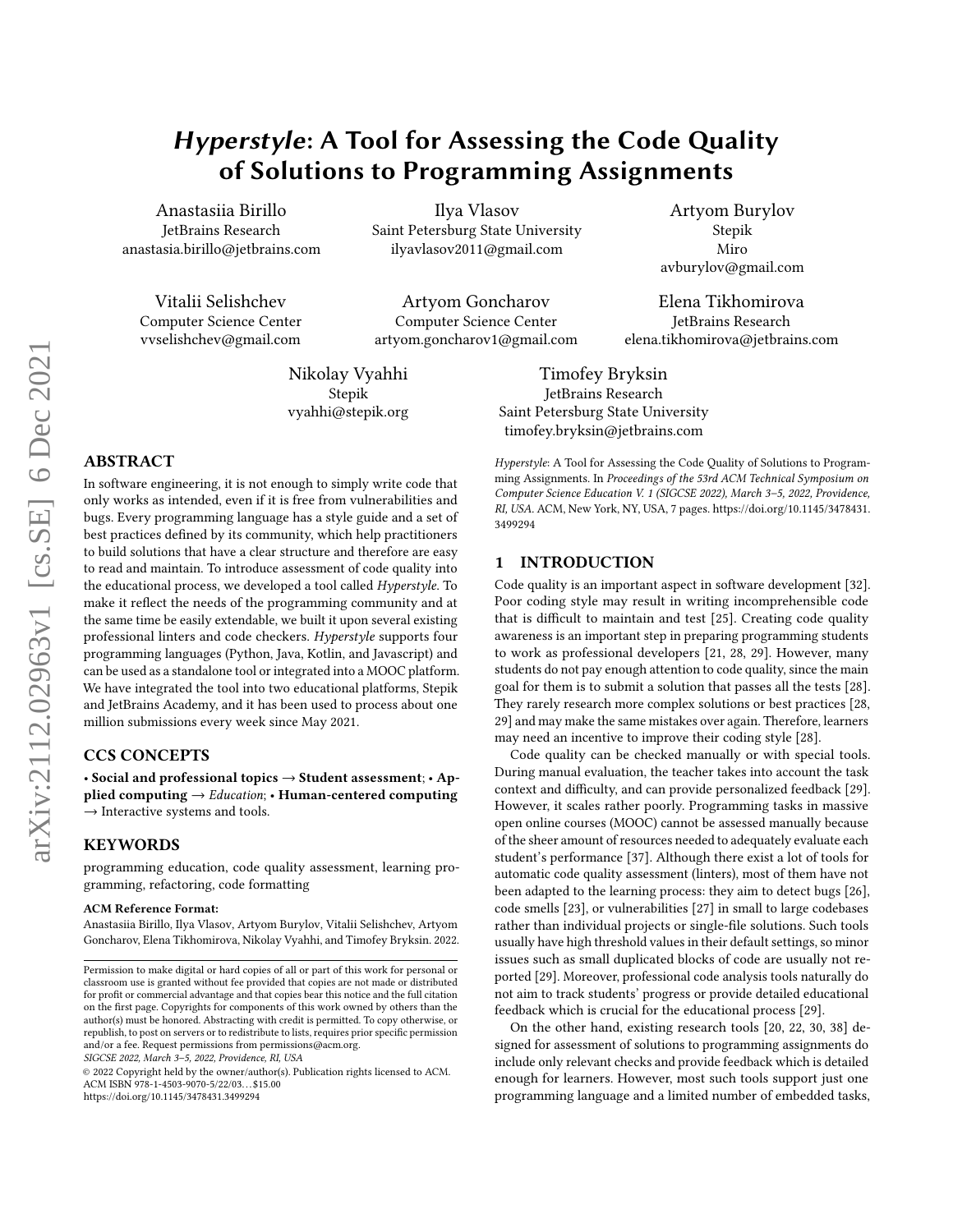mainly for beginners. Finally, several researchers have suggested that the better way of creating code quality assessment tools is not to write one's own validators but to reuse inspections of several real-world analyzers [\[35\]](#page-6-14) and adapt them to the educational process [\[29\]](#page-6-5).

In this work, we propose  $Hypersible$  [\[7\]](#page-6-15), a tool for automated assessment of the code quality of programming solutions that are written in Python, Java, JavaScript, and Kotlin. With this tool, we aim to find areas of improvement in programs that pass all the necessary tests but still have weaknesses in terms of readability, maintenance, and complexity.

Hyperstyle adapts existing professional code analyzers to the content and goals of programming assignments. In addition, it takes into account students' history of solutions to indicate repeated mistakes. All code quality issues have a difficulty level assigned. Thus, a teacher or a student can get only code quality issues that satisfy the desired level of programming experience. Hyperstyle is flexible and can be extended by other researchers and practitioners according to their needs.

We integrated *Hyperstyle* into two online educational platforms: Stepik [\[16\]](#page-6-16) and JetBrains Academy [\[8\]](#page-6-17). Within these platforms, more than one million code fragments are submitted by students each week. Previously, these platforms only used an automated task validation system that indicated how many tests were passed for a particular submission, but with Hyperstyle the feedback was enriched also with code quality reports.

To sum up, with this work we make the following contributions:

- We implement Hyperstyle, a tool for automated evaluation of the code quality of solutions to programming assignments that could be used in MOOCs to provide detailed adapted feedback to programming students. The tool mainly targets Python and Java, but can also work with Kotlin and JavaScript. Its source code is open and available on GitHub [\[7\]](#page-6-15). To simplify the deployment process, we also provide a Docker image [\[6\]](#page-6-18) with the tool. All research artifacts and supplementary materials are available online [\[1\]](#page-6-19).
- We provide a dataset of 107 solutions to six programming tasks in Java created by 17 students with different programming experience. We use this dataset to compare the performance of Hyperstyle with Tutor [\[30\]](#page-6-12), the only similar tool with an open implementation.
- We evaluate the tool's impact on real students from the Stepik and JetBrains Academy education platforms by comparing the median number of code quality issues of 300 Python and 294 Java learners before and after the tool's integration. In total, we collected 24,250 submissions for Python and 5,192 for Java. This dataset is also open and available [\[1\]](#page-6-19).

# 2 BACKGROUND

In this section, we provide an overview of professional code quality assessment tools and discuss key points related to adapting such tools to education.

#### 2.1 Professional Tools

The first group of code quality assessment tools is used in the development of software projects and provides warnings about typical problems. In some cases, the tools propose relevant code fixes as well. They can be divided into several categories:

- (1) Code quality checks and automated fixes provided by integrated development environments (IDEs), such as Intellif IDEA, Visual Studio, or Eclipse.
- (2) Analyzers (linters), e.g., flake8 [\[5\]](#page-6-20) or Pylint [\[13\]](#page-6-21) for Python, PMD [\[12\]](#page-6-22) or *Checkstyle* [\[2\]](#page-6-23) for Java. They work fast, but are usually language-specific and do not perform deep checks, for instance, involving control flow or data flow analysis. However, such tools are used pervasively across the industry because they are easy to integrate, trustworthy [\[36\]](#page-6-24), and provide actionable output.
- (3) Code security and quality platforms, such as Codacy [\[4\]](#page-6-25), SonarQube [\[15\]](#page-6-26), or Qodana [\[14\]](#page-6-27). These tools allow software developers to integrate project-level checks locally, on build servers, or other remote resources.

The main goal of professional tools is to prevent the appearance of inefficient, complex, or vulnerable code [\[35\]](#page-6-14). However, most checks performed by such static analysis tools cannot be applied directly to the assessment of solutions to programming assignments. The main reason is that students' solutions are usually quite small and therefore do not require most checks designed to ensure the validity and security of industry-level projects [\[18,](#page-6-28) [28,](#page-6-4) [37\]](#page-6-6). For example, such errors can be related to performance in high-loaded systems and are very difficult to fix in the education process. So it seems that checks such as AvoidFileStream<sup>[1](#page-1-0)</sup> for PMD [\[12\]](#page-6-22) that allows managing garbage collection should be disabled for student code. In addition, getting a large number of complex code quality issues can overwhelm and discourage students [\[29\]](#page-6-5).

Another important requirement of the educational setting that is not met by professional code quality assessment tools is tracking progress: students may make the same mistakes over again and disregard coding best practices or programming language features [\[28\]](#page-6-4). Professional tools do not consider such educational aspects because real-world projects usually have other goals.

#### 2.2 Education-Oriented Tools

The issue of assessing code quality in education has been actively studied before [\[21,](#page-6-3) [28,](#page-6-4) [29\]](#page-6-5). Several tools have been created that partially reimplement code quality checks from professional solutions that are relevant to learning needs [\[20,](#page-6-10) [22,](#page-6-11) [30,](#page-6-12) [38\]](#page-6-13).

FrenchPress [\[20\]](#page-6-10) is an Eclipse plugin that displays adapted messages for a small set of common code style inconsistencies. WebTA [\[38\]](#page-6-13) is a web-based tool that reports failed tests, errors common to novices, and stylistic issues. The tool provides students with adapted feedback that is more appropriate for their level of understanding.

Choudhury et al. [\[22\]](#page-6-11) and, several years later, Keuning et al. [\[30\]](#page-6-12) proposed two very similar tools: AutoStyle and Tutor, respectively. These tutoring systems let students practice with improving small programs that are already functionally correct. The systems are implemented as special environments that display code quality hints step by step and let students improve the code.

<span id="page-1-0"></span><sup>&</sup>lt;sup>1</sup>AvoidFileStream inspection in PMD: [https://pmd.github.io/pmd-6.36.0/pmd\\_rules\\_](https://pmd.github.io/pmd-6.36.0/pmd_rules_java_performance.html#avoidfilestream) [java\\_performance.html#avoidfilestream](https://pmd.github.io/pmd-6.36.0/pmd_rules_java_performance.html#avoidfilestream)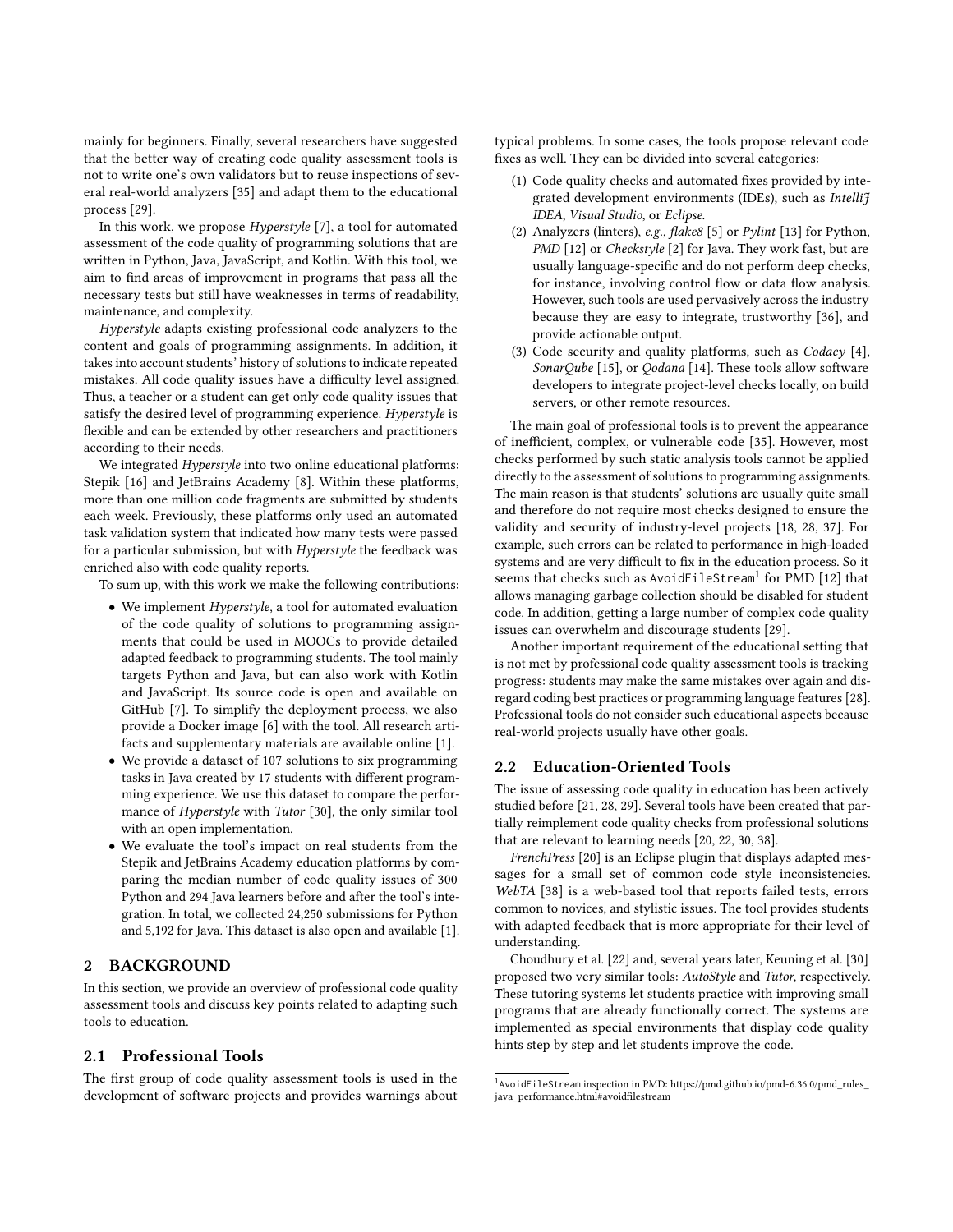<span id="page-2-0"></span>

Figure 1: Workflow of Hyperstyle.

To sum up the benefits, assessment tools for education apply checks that are relevant to the students' skill levels and adapt the requirements accordingly. In addition, all of them adapt the reports to the needs of the learners by providing tips and explanations. Some of them allow tracking students' progress.

Equiton inspectors difficulty grading the continuation of Expectition in the benefits, assessment tools for education apply the code respective that are relevant to the students skill levels and adapt the environment requ However, existing education-oriented tools also have common limitations: they are focused on only one programming language each (mostly Java) and often handle only basic errors typical of novice programmers. Another important drawback is that these tools are difficult to extend for handling more complex errors, since they implement their own validators and do not reuse selected checks from professional analyzers.

#### 3 WORKFLOW OF HYPERSTYLE

Hyperstyle is implemented as a Python tool. It currently targets solutions in Python and Java, but can also work with Kotlin and JavaScript.

Figure [1](#page-2-0) presents the workflow of Hyperstyle. The first step of handling a student solution is finding all code quality problems. Each supported language can have several inspectors. Then, depending on the selected difficulty level, output only by relevant inspections is taken into account. After that, all found errors are aggregated and the final grade is calculated. If a history of the student's previous errors is provided, the current solution can be penalized if some errors are repeated over a certain period of time. This step is optional and is disabled if no solution history is provided. In the end, the least understandable explanations from the analyzers are replaced with more detailed ones.

As input, the tool takes code fragments and optional additional information, e.g., programming language, history of previous inspections, and so on. Hyperstyle returns the results in the JSON format, which could then be displayed by MOOC platforms in any way suitable: integrated with other user data, highlighted, or omitted if necessary. The report contains the following information by default: an overall score, a code quality summary, a list of errors by categories with feedback messages, inspections that contributed to penalizing the score (if this happened). For each error, the tool reports the exact position (number of code line) in the solution.

The rest of this section describes all key concepts and steps of the workflow in more detail.

#### 3.1 Inspectors and Error Categories

Code quality issues can be divided into several categories. In our work, we have identified five main semantic categories of errors. The categorization is based on the error types used in most of the code inspectors we reviewed and on our own experience:

- Code style: The code fragment violates one of the rules of the commonly accepted style guide for the chosen language. By fixing such issues, students learn to follow popular coding conventions, like PEP-8 [\[11\]](#page-6-29) for Python or Oracle Java code conventions [\[10\]](#page-6-30) for Java.
- Code complexity: The solution is poorly designed or overly complicated. By fixing such issues, students learn to make code easier for understanding, editing, and debugging.
- Error-proneness: The code contains a potential bug. Even if the code passes all automatic tests, it may behave incorrectly in some cases, which would be a problem in a real-world environment. By fixing such issues, students learn to write reliable code.
- Best practices: The code does not follow the widely accepted recommendations and idioms of the chosen language. Some features of the language can be used in an inefficient or obsolete way. By fixing such issues, students learn to use language features correctly.
- Minor issues: The code contains problems usually related to incorrect spelling. These problems are worth solving because they hinder the readability of the code. For such errors, the final grade is not reduced.

We provide examples of all such error types in the supplementary materials [1].

For each language, we selected analyzers that find problems from the categories described above. From each analyzer, we manually selected checks that are relevant to typical programming tasks in MOOCs and categorized them. The list of supported languages, used linters, and the number of unique checks in each error category are provided in Table [1.](#page-2-1)

<span id="page-2-1"></span>

| Category<br>Language              | CS  | CC | EP. | <b>BP</b> | МI       | Total |
|-----------------------------------|-----|----|-----|-----------|----------|-------|
| Python (flake8, pylint,<br>radon) | 146 | 35 | 162 | 254       |          | 600   |
| Java (Checkstyle, PMD)            | 50  | 8  | 51  | 110       | 3        | 222   |
| Kotlin (Detekt)                   | 70  | 12 | 21  | 75        | $\theta$ | 178   |
| JavaScript (ESlint)               | 17  |    | 15  | 34        | $\theta$ | 67    |

Table 1: Number of unique error checks per language and category:  $CS - Code$  style,  $CC - Code$  complexity,  $EP -$ Error-proneness, BP — Best practices, MI — Minor issues.

Hyperstyle is easily extendable. Adding support for a new language requires just implementing an inspector module for this language. The implementation of each inspector includes code running the linter, parsing its result, and categorizing all errors into the five categories mentioned above.

#### 3.2 Code Grading

Four grades are awarded by the tool:

• EXCELLENT means that the code strictly follows the style guide, does not have complexity or error-proneness issues, and is easy to read and modify.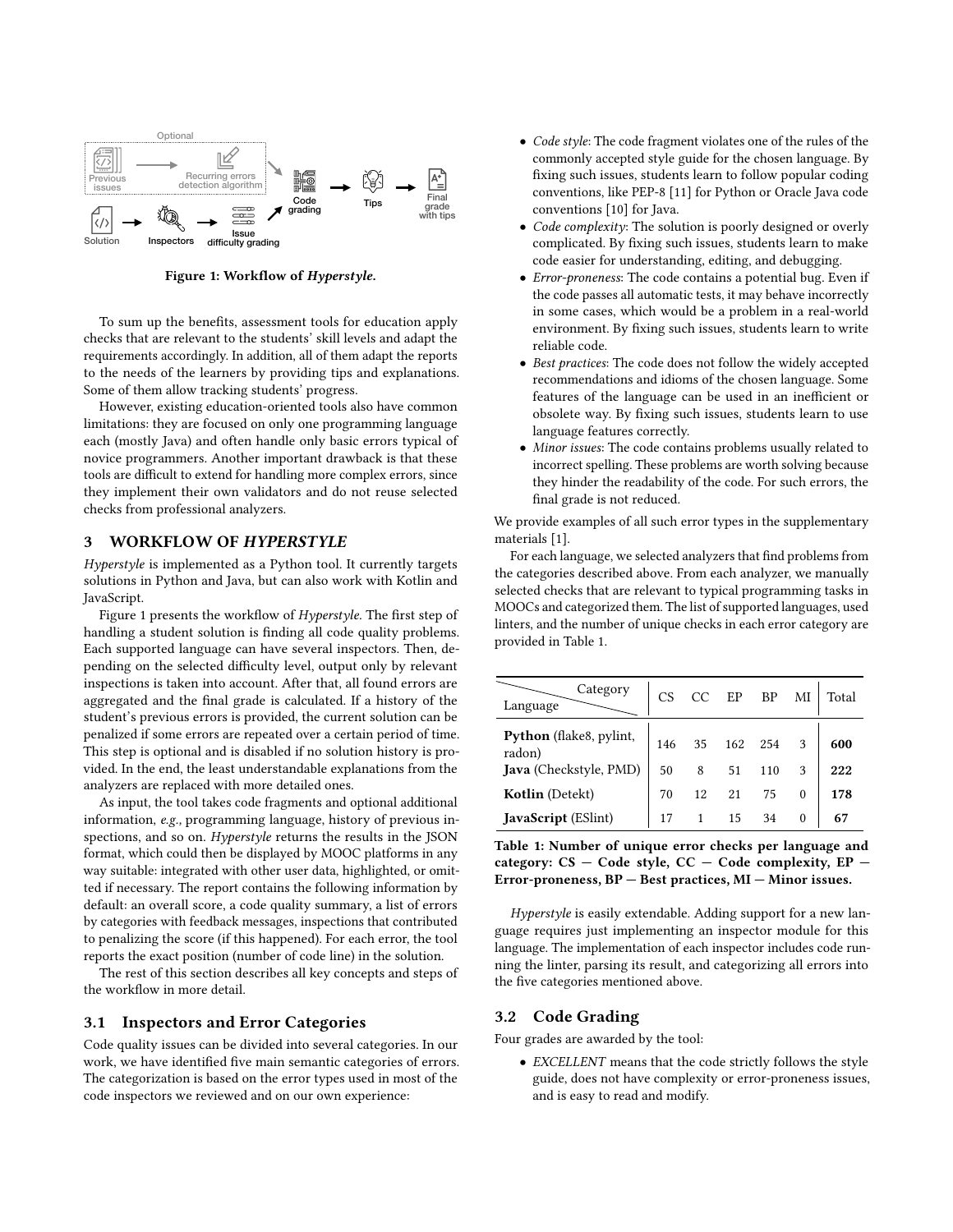- GOOD means that the code is readable and relatively easy to edit, maintain and extend, but still contains some minor code quality issues.
- MODERATE means that the code follows the style guide only partially, most of language features are not used correctly. Sometimes the code may be challenging to understand.
- BAD means that the code is hard to read and modify and probably does not follow the style guide. Also, the solution might have high complexity and might be error-prone.

Note that the EXCELLENT grade does not guarantee the complete absence of errors. However, it does certify that the code does not include any common code quality errors in this language.

All errors detected by the tool can be divided into two types by how they contribute to the intermediate score within their semantic category:

- Countable: All instances of such error type are counted. If the number of errors reaches certain threshold values, the respective score is assigned. An example of this kind of errors is the number of places in the code where the for loop can be replaced with forEach.
- Measurable: The severity of such errors is evaluated within a scale or an interval. Reaching certain threshold values within the scale impacts the score. An example of this kind of errors is the length of lines in the code.

The thresholds of values were selected iteratively. First, we divided each error category into several subcategories and came up with thresholds for them. Each subcategory contains only one kind of issues: either only countable issues or only a measurable issue. Each measurable issue makes its own subcategory and measures the same metric value, e.g., metrics Length of a Code Line and Number of Code Lines in a Function are semantically different. At the same time, several countable issues can be placed into one subcategory, e.g., for Loop can be Replaced with forEach and Unnecessary Local Variable Before return are both from the one category (Best practices). All subcategories with their description can be found in the supplementary materials [\[1\]](#page-6-19). The final grade is calculated as the minimum of the grades for each subcategory.

The initial thresholds were proposed for each subcategory and each language by three experts with more than four years of programming experience each. Then the experts ran Hyperstyle on 50 thousand student solutions with the proposed thresholds and randomly checked 100 code fragments to verify that the assessment worked as expected. After that, several thresholds, mostly from the Code complexity and Error-proneness categories, were modified. These thresholds were lowered since students' solutions are smaller and easier than real-world projects. After that, we integrated Hyperstyle into the Stepik and JetBrains Academy platforms. At this stage, a test group of students reported unreasonably low grades, and the initial group of experts checked each report manually and decided to decrease (or keep) thresholds values.

The final thresholds were evaluated by an empirical analysis of 250 thousand solutions for each language. In total, one million solutions were analyzed for all four languages. For each solution, we calculated the metrics for measurable errors and the frequency of countable errors within each subcategory. We plotted distributions of these errors by subcategories, indicated the thresholds and

checked how many solutions received each of the grades. If a lot of submissions had a number of issues that was lower or higher than the selected thresholds, the initial group of experts manually looked at several fragments to check whether the boundaries were set too high or too low. Finally, the threshold values were modified according to this empirical analysis. Examples of error distribution charts are provided in the supplementary materials [\[1\]](#page-6-19).

To illustrate this process, let us consider several insights about Python solutions. In addition to constructing plots, we calculated the percentage of the number of students solutions that correspond to the thresholds and the grades. For example, a software metric called Maintainability Index [\[9\]](#page-6-31) did not influence the grade in most cases (99.29%) because it was not applicable to students' solutions, which were mostly small in size. We also discovered that the distributions of errors from the Best practices and Error-proneness categories were very similar and probably should have the same thresholds, e.g., for the Best practices category these values are: EX-CELLENT  $-$  88.3%, GOOD  $-$  8.2%, MODERATE  $-$  3.4%, and zero for the BAD grade. Also, grades for the Length of Bool Expressions subcategory had very low thresholds and 97.93% of solutions had the highest grade in this subcategory.

# <span id="page-3-0"></span>3.3 Detection of Recurring Errors

When solving programming problems, students often make the same mistakes over and over again [\[28\]](#page-6-4). We also noticed this while analyzing students' solutions gathered from the Stepik and Jet-Brains Academy platforms, so we developed an algorithm to detect such recurring errors and show them to the students. The algorithm analyzes recent solutions in a programming language by a particular student and finds errors that are identical to the ones reported for the current solution.

However, if a student's score is repeatedly decreased, they may become demotivated and upset, since the real reason for repeating an error may be the lack of understanding of this error [\[31\]](#page-6-32). To avoid this problem, based on existing analysis and research [\[19,](#page-6-33) [21,](#page-6-3) [24,](#page-6-34) [28\]](#page-6-4) we designed different penalty rates for different subcategories of errors. The final coefficient for each error subcategory is calculated by three criteria:

- Prevalence: How common the mistake is among students. The most frequent mistakes [\[19,](#page-6-33) [24\]](#page-6-34) are about code formatting (e.g., incorrect brackets or indentation) and best practices of more experienced programmers (e.g., using enumerate instead of range in Python).
- Difficulty: How hard it is to fix the error. Complexity issues turn out to be the most difficult for students [\[28\]](#page-6-4). Also, fixing code according to industrial software metrics is often too hard for students [\[28\]](#page-6-4) since these metrics usually are too abstract or too complex (e.g., Lack of Cohesion of Methods [\[3\]](#page-6-35) in a class).
- Importance: How important it is to fix the error. Not all issues should be fixed immediately [\[21,](#page-6-3) [34\]](#page-6-36). For example, such software metric as Number of Children of a Class can be mostly ignored in student solutions.

The coefficient for each subcategory is calculated as the sum of all three criteria divided by the maximum of them. The exact values of these coefficients can be found in our supplementary materials [\[1\]](#page-6-19).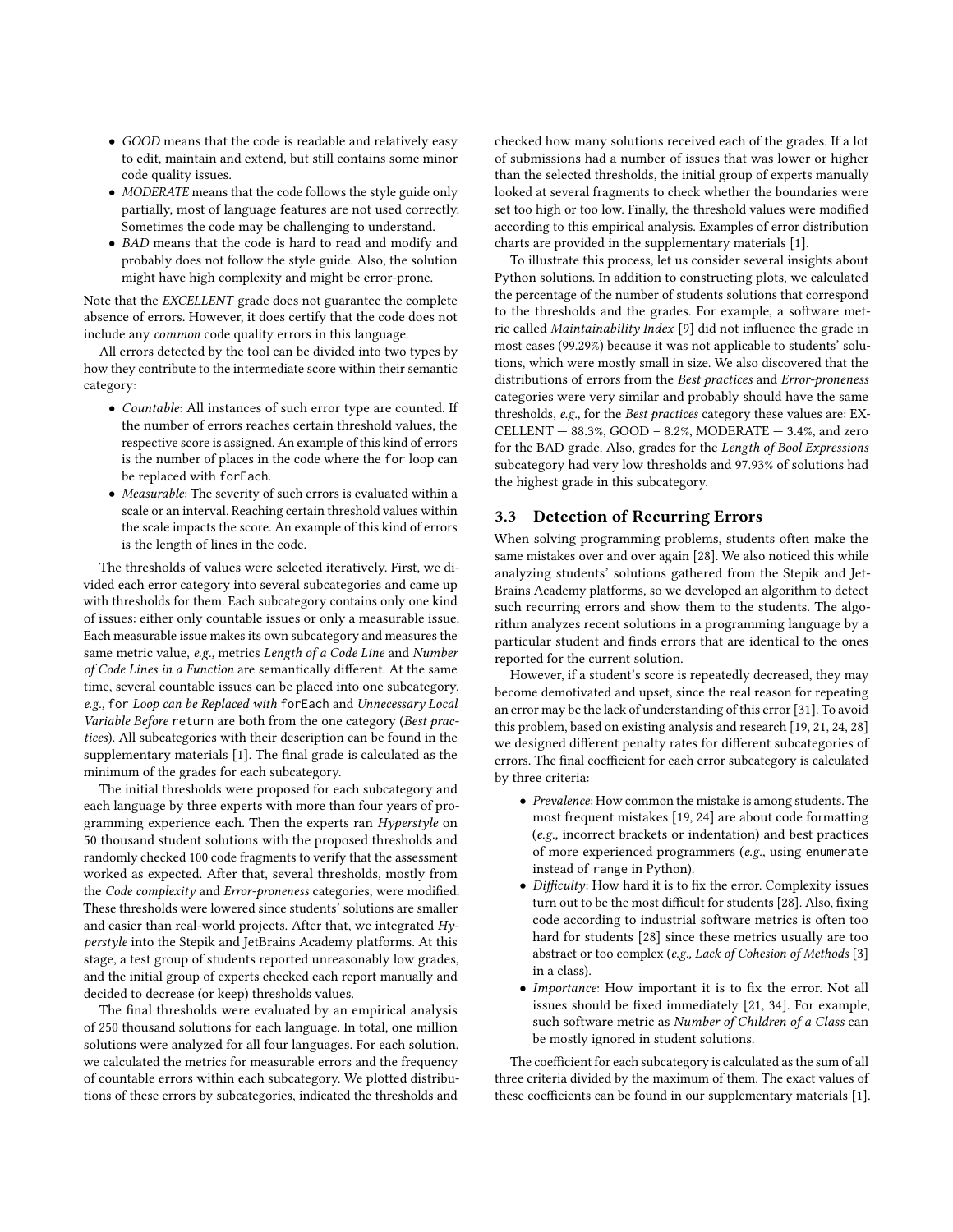To calculate the final penalty coefficient, we count the number of issues for each subcategory, multiply it by the coefficient for this subcategory, sum these products for all subcategories and normalize the sum. As a result, the final penalty coefficient ranges from 0 to 1.

The final code quality grade for each subcategory is reduced by one, two, or three levels. If this coefficient is in the range of  $[0; 0.5)$  then the final grade is not reduced. Next, for every 0.2 points, the grade is decreased by one level. The grade reduction factors are presented in Table [2.](#page-4-0) These thresholds were selected by three experts with programming experience of more than four years. Two of them also have teaching experience of more than three years. The main goal of the thresholds is not to decrease the grade if the number of recurring errors is low or these errors are too difficult for students.

Let us consider an example. Let the initial grade (without a penalty) be GOOD and let the penalty coefficient be 0.6. According to Table [2,](#page-4-0) the final grade for the student will be decreased by one level and become *MODERATE*, since  $0.6 \in [0.5; 0.7)$ .

<span id="page-4-0"></span>

| Final<br>grade<br>Initial<br>grade | ENT<br>LEE | ₹        | Ë<br>ž                               | BAL                |
|------------------------------------|------------|----------|--------------------------------------|--------------------|
| <b>EXCELLENT</b>                   | [0, 0.5)   |          | $[0.5, 0.7)$ $[0.7, 0.9)$ $[0.9, 1]$ |                    |
| GOOD                               |            | [0, 0.5) | $[0.5, 0.7)$ $[0.7, 1]$              |                    |
| <b>MODERATE</b>                    |            |          | [0, 0.5)                             | [0.5, 1]           |
| <b>BAD</b>                         |            |          |                                      | $\left[0,1\right]$ |

Table 2: Influence of the penalty coefficient on the final grade.

#### 3.4 Difficulty Levels of Errors

We introduced several difficulty levels of code quality issues. This way, learners can choose the level appropriate for their current skill set and thus will not be demotivated by requirements that do not match their level.

We use three levels that correlate to how hard it is to fix a particular code quality issue based on the criteria of prevalence, difficulty, and importance described in Section [3.3:](#page-3-0)

- Easy. This group mainly consists of formatting issues from the Code style category. These problems are prevalent and can be fixed easily [\[19,](#page-6-33) [24\]](#page-6-34).
- Medium. Issues from this group are related to Best practices applied by more experienced programmers, e.g., using more efficient built-in functions of the programming language.
- Hard. This level contains Error-proneness and Code complexity issues. Fixing them requires a certain level of experience and knowledge.

As future work, we plan to come up with an algorithm for determining the difficulty level of a task automatically.

#### 3.5 Providing Feedback

Hyperstyle provides descriptions for all found errors. Default output messages of professional code analyzers are often too brief, whereas

<span id="page-4-1"></span>

| Code quality issue          | <b>Tutor</b> | $Hypers$ tyle |
|-----------------------------|--------------|---------------|
| For loop can be forEach     | 8            |               |
| Simplify boolean expression |              |               |
| Simplify boolean return     |              |               |
| Short algebraic operation   | 4            |               |
| Switch If Flse branches     |              |               |
| Replace For to While        |              |               |
| Parameter assignment check  |              | 2             |
| Total                       |              |               |

Table 3: Number of code quality issues detected by Tutor and Hyperstyle. Formatting issues detected by Hyperstyle are omitted since Tutor is not able to find them.

students may need more thorough explanations [\[29\]](#page-6-5). We came up with custom messages for some of the issues, mainly for the most difficult categories, e.g., Code complexity or Error-proneness. On the other hand, we preserve standard messages for easy-to-fix issues, which mostly belong to Code style and Best practices categories.

# 4 EVALUATION

We evaluated the tool in two different scenarios. Firstly, we compared our tool with previous work on a dataset of selected student solutions. Even though there are several papers introducing similar tools, only one, Tutor [\[30\]](#page-6-12), was openly available for comparison. Next, we evaluated the usefulness of our tool in a setting of a programming course within several MOOC platforms: Stepik [\[16\]](#page-6-16) and JetBrains Academy [\[8\]](#page-6-17). For that, we compared the median number of code quality issues per student before the tool was integrated into the platforms and after that.

#### 4.1 Comparison with Similar Tools

Several similar tools have been introduced in prior work [\[20,](#page-6-10) [22,](#page-6-11) [30,](#page-6-12) [38\]](#page-6-13). However, the only tool that is publicly available to run is a demo version [\[17\]](#page-6-37) for Tutor [\[30\]](#page-6-12), which we used for the comparison with Hyperstyle. No other versions of Tutor, open or proprietary, are available except for this demo. In it, Tutor can assess code quality only for six built-in tasks written in Java. These tasks mostly target beginners and require to implement the body of a given function. Since we cannot extend Tutor, we had to perform the comparison on these six tasks. We asked 17 people to solve all of them. The programming background of the participants ranged from no experience to several years of using Java in industry. We included experienced programmers in this study, because sometimes they also attend computer science MOOCs [\[33\]](#page-6-38) and code quality assessment tools should suit all types of students. In total, for the six tasks, we collected 107 snippets of code. We make this dataset publicly available in our supplementing materials [\[1\]](#page-6-19).

We ran Hyperstyle and Tutor on each code fragment and compared their output. From our dataset, Tutor failed to grade 56 fragments (about 52% of the solutions), raising 20 unique types of errors. Almost all of the errors were about unsupported language elements, such as conditional operators or initialization of arrays. Hyperstyle managed to grade all the provided code fragments.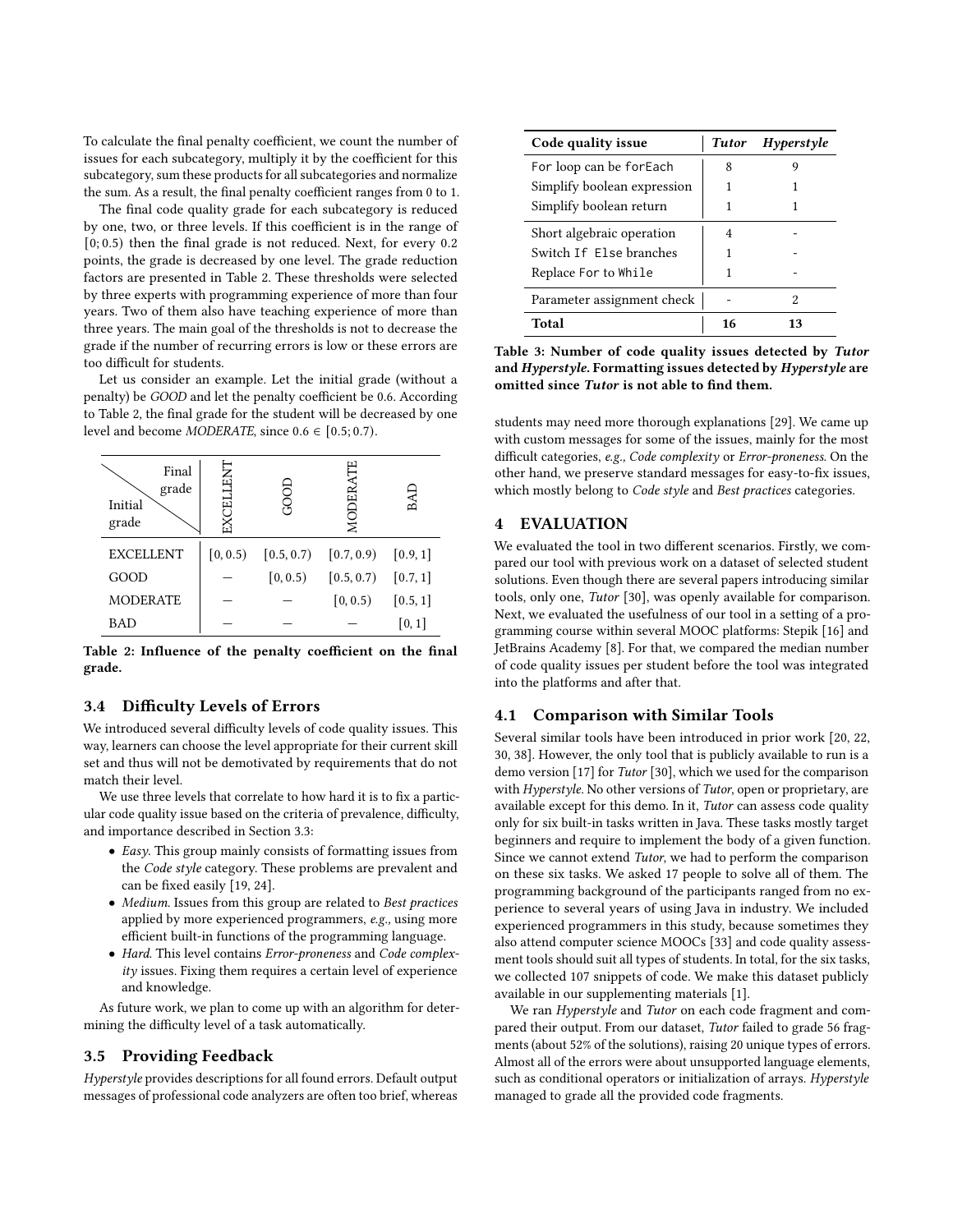<span id="page-5-0"></span>

Figure 2: Influence of Hyperstyle on students' code style for Python solutions

Table [3](#page-4-1) provides the comparison of the code quality issues found by both tools in the remaining part of the dataset: the 51 fragments (48%) that Tutor processed successfully. Both tools found the same three unique issues (ten cases in total by Tutor and 11 in total by Hyperstyle). In addition, Tutor found three unique issues (six cases in total) that were not found by Hyperstyle. Hyperstyle managed to find one additional unique issue (two cases in total) that was not found by Tutor. In total, Tutor found 16 code quality issues and Hyperstyle found 13. On the remaining 56 solutions that Tutor was unable to process, Hyperstyle found five more code quality issues (five cases in total). On top of that, on the whole dataset Hyperstyle found 54 fragments (about 50% of the dataset) with 201 formatting issues in total, which appears to be by far the most prevalent type of mistakes found in this comparison.

#### 4.2 Influence on Students' Code Quality

To measure the usefulness of Hyperstyle for students, we compared the dynamics of code quality issues before integrating this tool in the education platforms and after that. Checks by Hyperstyle have been run on every submission, so students saw the reports and became aware of their errors even if they did not take action.

We gathered datasets with Python and Java solutions from the Stepik and JetBrains Academy platforms, selecting submissions by students who had at least ten solutions either in the period before Hyperstyle was introduced, or after. We selected only such submissions that the students agreed to make publicly available and anonymized all the data. For Python, we gathered submissions of 300 students. The first part of the dataset collected before introducing Hyperstyle contains 9,843 submissions from 150 students, the second one that was collected after introducing the tool has 14,407 submissions from 150 students. For Java, we gathered submissions from 294 students. There are significantly fewer publicly available solutions for Java than Python on the Stepik and JetBrains Academy platforms, so we gathered 2,000 submissions from 145 students before Hyperstyle was integrated and 3,192 submissions from 149 students after that. The dataset is available in our supplementary materials [\[1\]](#page-6-19).

We ran the tool on all fragments for each student and counted the number of the reported code quality issues. For each student, we calculated the median number of the issues in their submissions.

<span id="page-5-1"></span>

Figure 3: Influence of Hyperstyle on students' code style for Java solutions

Figure [2](#page-5-0) shows how many Python students had a median of 0, 1, etc. code quality issues before and after Hyperstyle was introduced. These results can be interpreted as circumstantial evidence that the tool contributed to improving the students' code quality on these platforms: the number of students who had no code quality issues increased four times, and the number of students who made two or more errors decreased.

Figure [3](#page-5-1) presents results for Java solutions. The number of students who made fewer mistakes (one to six) increased, and the number of those who made more than six mistakes, decreased. The results are especially notable for those who made more than eight errors: their number dropped dramatically from 56 to just one.

#### 5 CONCLUSION AND FUTURE WORK

In this paper, we introduce Hyperstyle—a tool that provides detailed feedback on the code quality of programming solutions, which output can be easily integrated into MOOC platforms. The tool currently targets Python and Java, but can also work with Kotlin and JavaScript. The tool detects 600 code quality issues for Python and 222 issues for Java divided into five categories: Code style, Code complexity, Error-proneness, Best practices, and Minor issues. The tool can also detect recurring issues and thus help students to find issues that repeat over time. The first version of the tool was launched on the Stepik and JetBrains Academy platforms in January 2020. The current version of Hyperstyle has been running there since May 2021, handling roughly one million submissions every week.

We got very positive feedback from the creators of the Stepik and JetBrains Academy platforms about the quality of the hints, the tool's performance and flexibility. Since the tool adapted professional linters, students can switch from the online code editors to IDEs more easily since the sets of inspections are very similar. The most difficult tips were changed into more detailed ones that help students to work with hard code quality issues.

Future work on Hyperstyle involves categorizing code quality issues not only by their semantics and difficulty levels but also priority. Apart from that, we are planning to focus on Kotlin and JavaScript languages, since the tool currently supports mostly Python and Java. Finally, we are going to develop an algorithm to classify tasks by difficulty so that inspections irrelevant to a task can be disabled automatically.